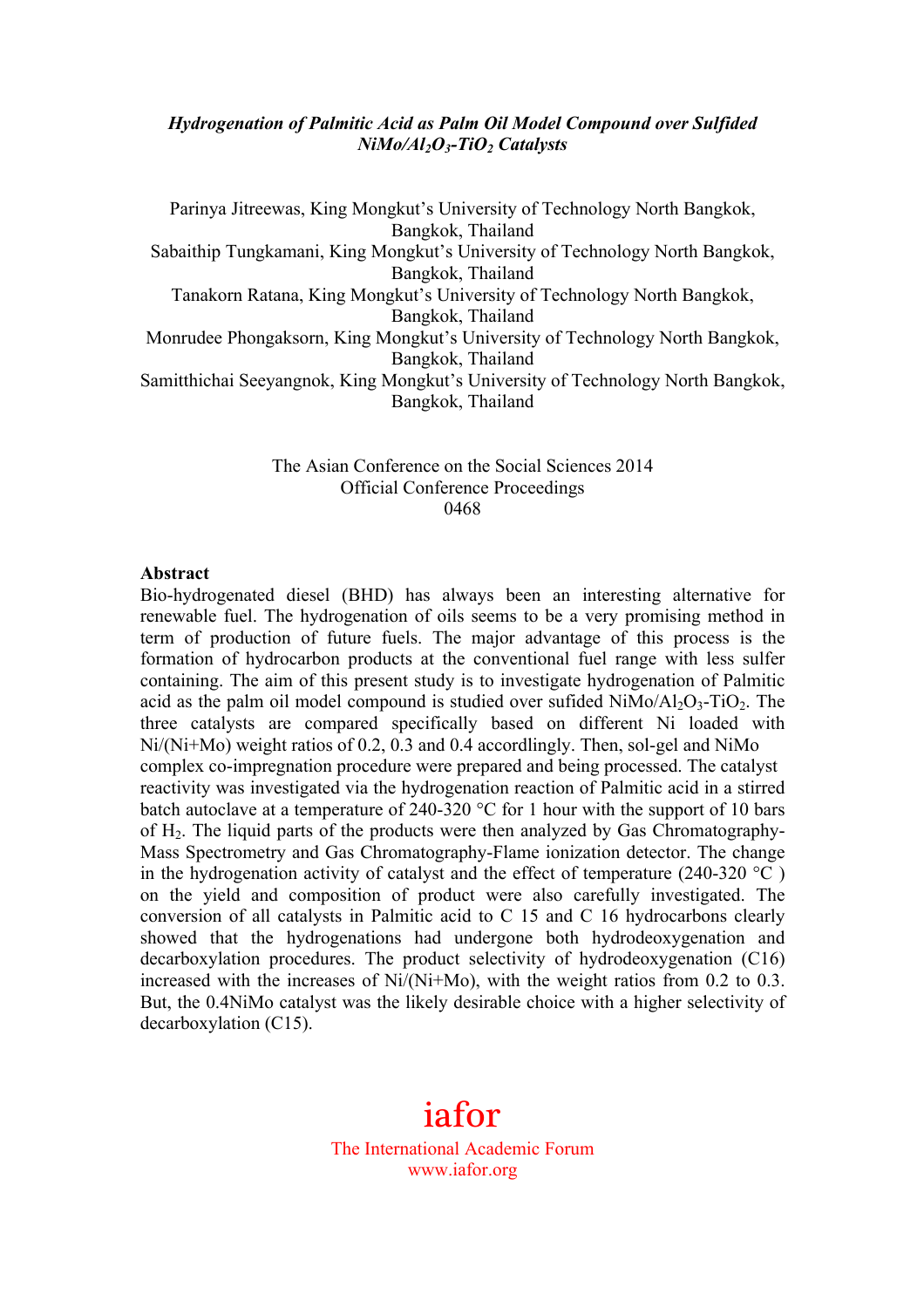## **1. Introduction**

The potential sources of fuel for transportation are natural gas and petroleum which are non-renewable fossil fuels with limited sources, unpredictable prices and increasing the emission of  $CO_x$ ,  $NO_x$  and  $SO_x$  gases, which cause global warming and environmental problems [1,2]. These concerns lead to considerable efforts have been made to develop clean and renewable fuels technologies in order to secure the world energy reserves and gain environment benefits.

Bio-hydrogenated diesel (BHD) has been interesting for alternative renewable fuel. The hydrogenation of vegetable oils or fat is a promising route to the production of future fuels and the major advantage of this process is the formation of hydrocarbon products at the conventional fuel range with less sulfer and nitrogen containing.

This work attempted to investigate on the hydrogenation of Palmitic acid over sufided NiMo/Al<sub>2</sub>O<sub>3</sub>-TiO<sub>2</sub> in a stirred batch autoclave at 240-320 °C for 1 h with 10 bars of H2. The effects of Ni loaded on product selectivity of decaboxylation were investigated.

## **2. Materials and Methods**

# **2.1 Catalyst preparation**

The mixed oxide  $A_1O_3$ -TiO<sub>2</sub> support were synthesized by sol-gel method using  $A1(s BuO$ <sub>3</sub> and Ti $(OBu)$ <sub>4</sub> as starting materials. The NiMo based catalysts were prepared by impregnation method. The solution of NiMo complex  $(Ni(NO<sub>3</sub>)<sub>2</sub>.6H<sub>2</sub>O$  and MoO<sub>3</sub> in water) was impregnated on  $\text{Al}_2\text{O}_3$ -TiO<sub>2</sub> support and impregnated support was dried under reduced pressure at 110 °C. Finally, the greenish powders were calcined at 550 °C for 2 h.

## **2.2 Catalyst characterization**

## - BET measurement

The prepared catalyst 0.2 g was purged under  $N_2$  at 350 °C for 4 h. BET measurement was performed in N<sub>2</sub>/He at -196  $^{\circ}$ C. Total surface area, pore size diameter and pore volume were obtained.

## $-H<sub>2</sub>-TPR$

The prepared catalyst 0.2 g was packed in a reactor then pretreated under Ar at 200 °C for 30 min. The catalyst was cooled down to room temperature. The reducing gas 5%H2/Ar was allowed to the reactor. Temperature programmed reduction was carried out from 40 °C to 900 °C and the hydrogen consumption was monitored by thermal conductivity detector as displayed as  $H_2$ -TPR profile.

# **2.3 Catalytic reactivity test and products analysis**

Hydrogenation of palmitic acid over sufided  $NiMo/Al_2O_3-TiO_2$  was performed in a high-pressure batch reactor (Parr autoclave reactor). The liquid mixture (palmitic acid, dodecane and dodecylcyclohexane) 20 g was filled in a batch reactor. Prior to the activity test, the prepared catalyst 0.4 g was sulfided at 400  $^{\circ}$ C under 10%H<sub>2</sub>S/H<sub>2</sub>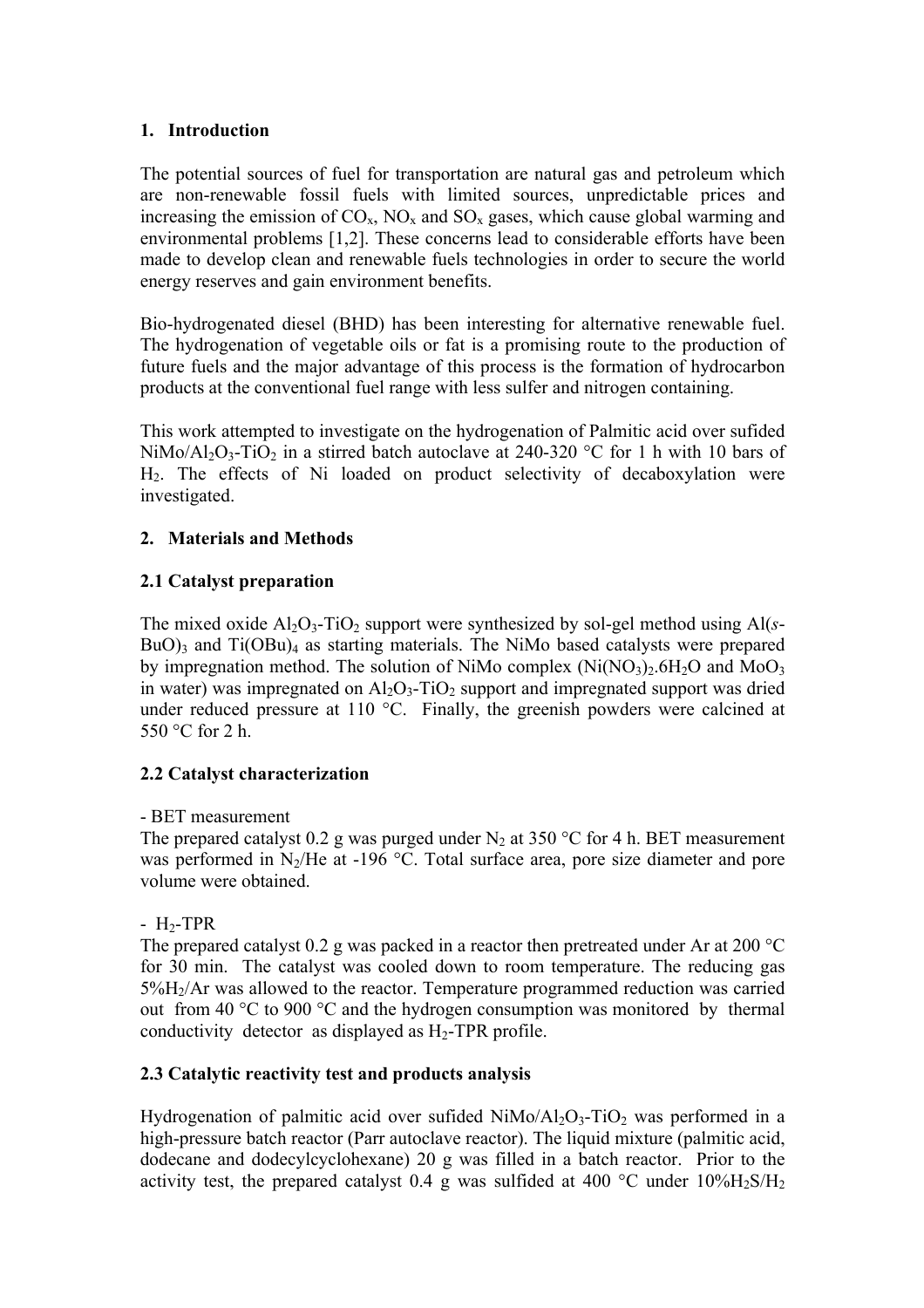atmosphere at a flow rate of 25 ml/min for 4 h. Then, the sulfided catalyst was loaded into the reactor under  $N_2$  atmosphere and catalytic activities was undergone at 240- $320 \degree C$  under 10 bar of H<sub>2</sub> for 1 h. The liquid products were analyzed by GC-MS and GC-FID technique.

## **3. Results and Discussion**

## **3.1 Catalyst characterization**

## - BET measurement

Total surface area, pore volume and pore size diameter of prepared catalyst are summarized in Table 1. Total surface area of catalysts decreases with the increasing of Ni loading, resulting from the blocking effect of Ni metal on porosity of support. The pore structures corresponding to Figure 1 are in the range of mesoporous materials [3,4,5].

| Catalyst   | $a_{s,BET}$ | total pore volume           | mean pore diameter |
|------------|-------------|-----------------------------|--------------------|
|            | $m^2g^{-1}$ | $\text{cm}^3 \text{g}^{-1}$ | nm                 |
| support    | 308.43      | 0.553                       | 7.178              |
| $0.2$ NiMo | 236.39      | 0.514                       | 8.697              |
| $0.3$ NiMo | 176.47      | 0.337                       | 7.642              |
| $0.4$ NiMo | 159.49      | 0.360                       | 9.044              |

| Table 1: Physical properties of support and $NiMo/Al_2O_3-TiO_2$ catalysts |  |  |  |  |
|----------------------------------------------------------------------------|--|--|--|--|
|----------------------------------------------------------------------------|--|--|--|--|



Figure 1. N<sub>2</sub> adsorption–desorption isotherms of support and  $NiMo/Al<sub>2</sub>O<sub>3</sub>$ -TiO<sub>2</sub> catalysts.

 $-H<sub>2</sub>-TPR$ 

H2-TPR profiles of all catalysts were investigated and illustrate in Figure 2. A series of catalysts shows three reduction temperature regions. The first reduction peak appeared at low temperature (385–430 °C), was assigned to the reduction of  $Mo^{6+}$  to  $\overline{Mo}^{4+}$  [6] of the well dispersed octahedral Mo species and also around 440-480 °C was assigned to the reduction of  $Ni^{2+}$  to Ni metal. The second peak around 550-563 °C could be attributed to the formation of  $NiMoO<sub>4</sub>$  phase [6,7]. The last reduction peak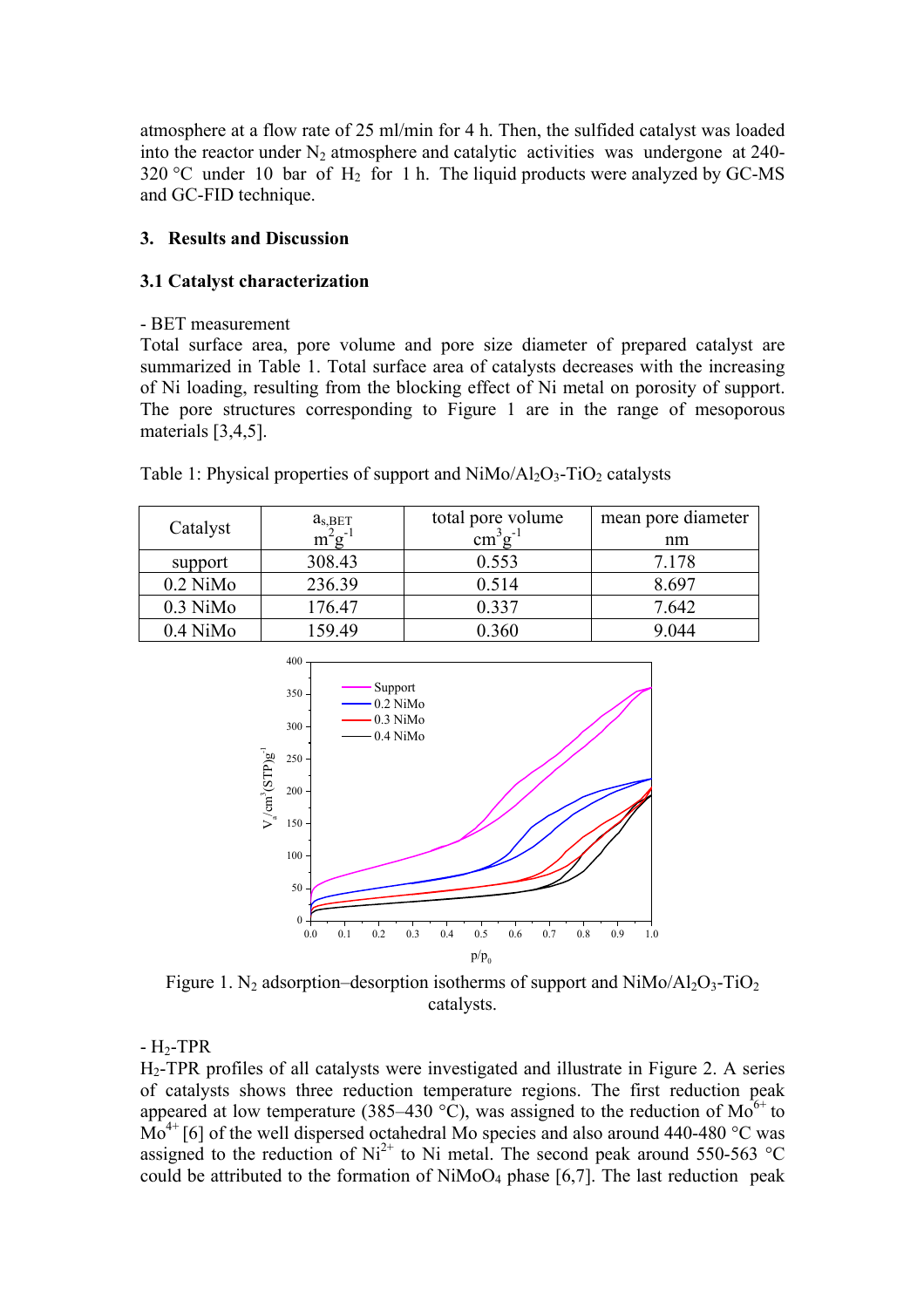at higher temperature (730-843 °C) is generally associated with a further progress in the reduction of Mo species of the first peak, together with the partial reduction of strongly  $Al_2O_3$  interacting with coordinated tetrahedral Mo species  $(Mo^{3+}$  to  $Mo^{2+})[6]$ .



Figure 2. H<sub>2</sub>-TPR profile of NiMo over  $Al_2O_3$ -TiO<sub>2</sub> supported catalyst.

## **3.2 Catalytic reaction test and product analysis.**

The hydrogenation of Palmitic acid in mixed of dodecane and *n*-hexadecane over 0.2, 0.3 and 0.4 weight ratios of Ni:Mo catalysts are reported in term of activity, were shows in Figure3. The results shows that all catalysts were achieved 100% conversion of Palmitic acid to C15 and C16 hydrocarbons at 300°C.



Figure 3. % Conversion of  $NiMo/Al_2O_3-TiO_2$  catalyst.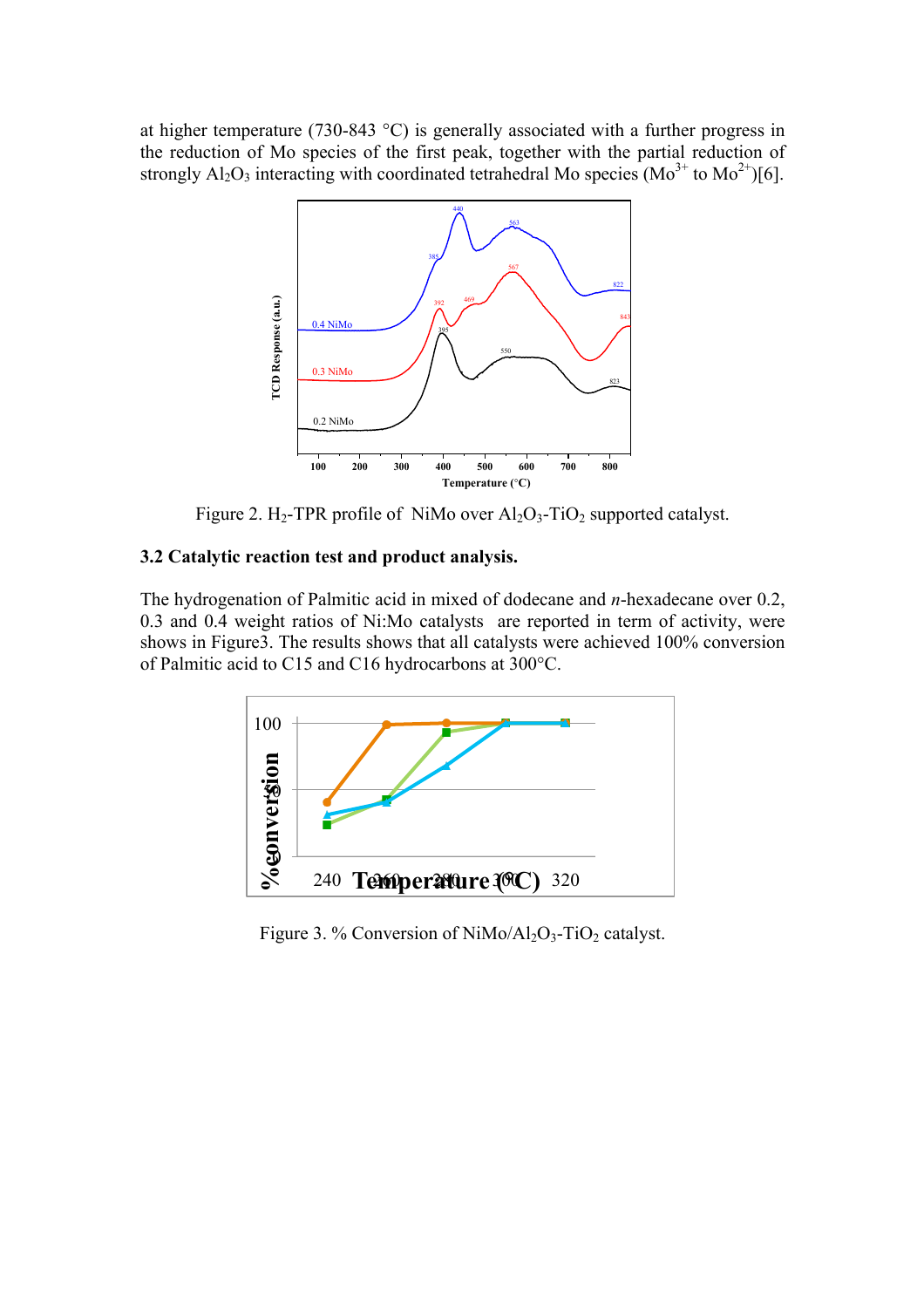

Figure 4. Selectivity of NiMo over  $Al_2O_3$ -TiO<sub>2</sub> supported catalyst.

From Figure 4 showed that to the selectivity of NiMo over  $Al_2O_3$ -TiO<sub>2</sub> supported catalyst. The result were showed that the formation of hydrocarbons with one carbon less than the corresponding Palmitic acid to *n*-pentadecane was the main product in the decarboxylation (C15) pathway, while *n*-hexadecane was formed in the hydrodeoxygenation (C16) of Palmitic acid. The reaction pathways for hydrogenation are presented in Figure 5. Related, in our research showed that the hydrogenation had undergone both hydrodeoxygenation and decarboxylation pathways. The product selectivity of hydrodeoxygenation (C16) increased with the increases of Ni/(Ni+Mo) weight ratios from 0.2 to 0.3. But the 0.4NiMo catalyst was the desirable choice with a higher selectivity of decarboxylation (C15).



Figure 5. Reaction of Palmitic acid on sulfided  $NiMo/Al_2O_3-TiO_2$  catalysts (a) decarboxylation (C15) and (b) Hydrodeoxygenation (C16)

#### **4. Conclusions**

The hydrogenation reactions over catalysts with different Ni loading by Ni/(Ni+Mo) weight ratios of 0.2, 0.3 and 0.4 respectively, were performed in a batch reactor at 240-320 °C under 10 bar of  $H_2$ . The conversion of Palmitic acid to C15 and C16 hydrocarbons in all catalysts was completed at 300 °C and clearly showed that the hydrogenation had undergone both hydrodeoxygenation and decarboxylation pathways. The product selectivity of hydrodeoxygenation (C16) increased with the increases of Ni/(Ni+Mo) weight ratios from 0.2 to 0.3. But the 0.4NiMo catalyst was the desirable choice with a higher selectivity of decarboxylation (C15).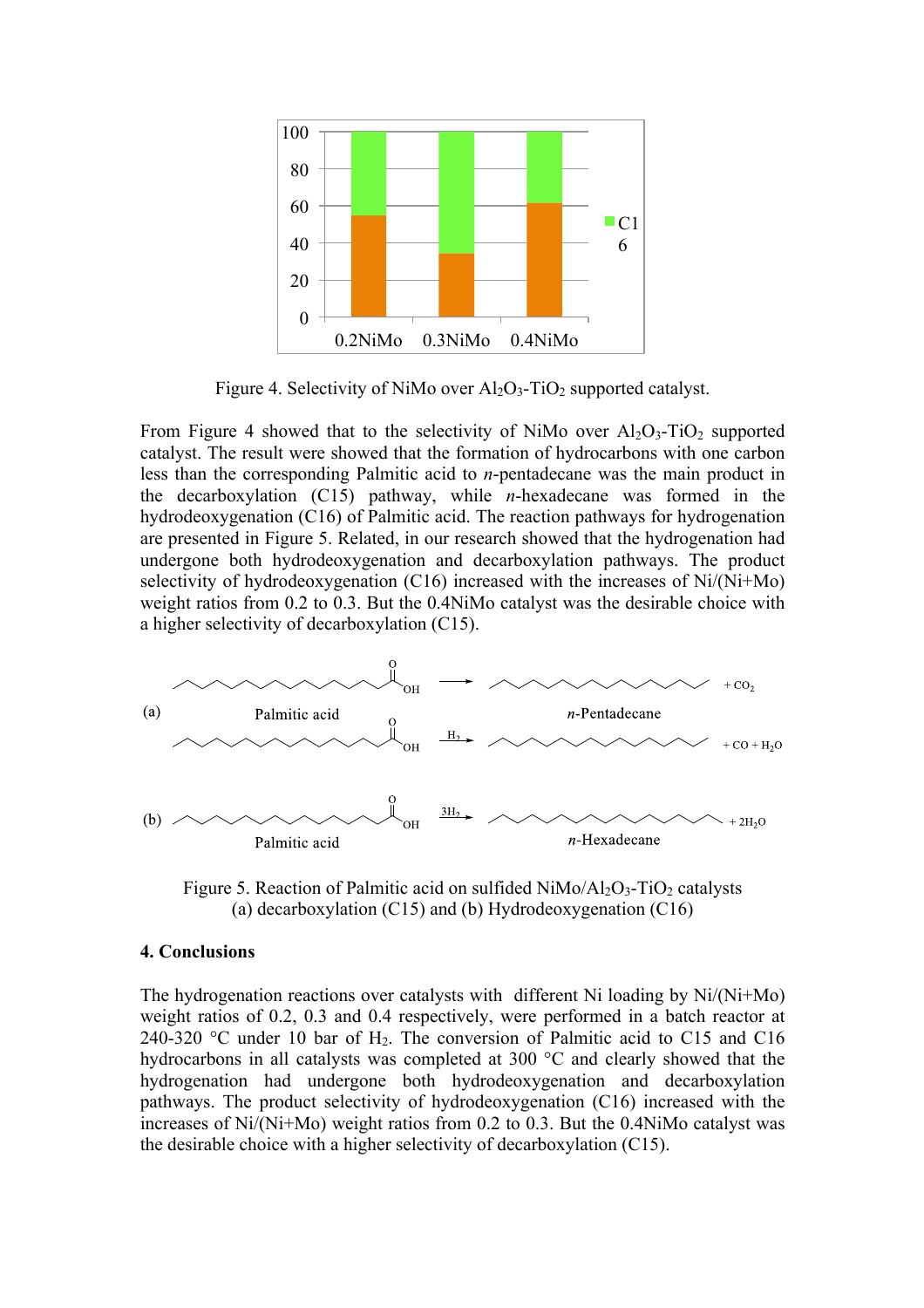## **Acknowledgements**

The authors would like to acknowledge Research and Development Chemical Engineering Unit Operation (RCC). Department of Industrial Chemistry, Faculty of Applied Science, Graduate College, King Mongkut's University of Technology North Bangkok for their supports in information and operations.